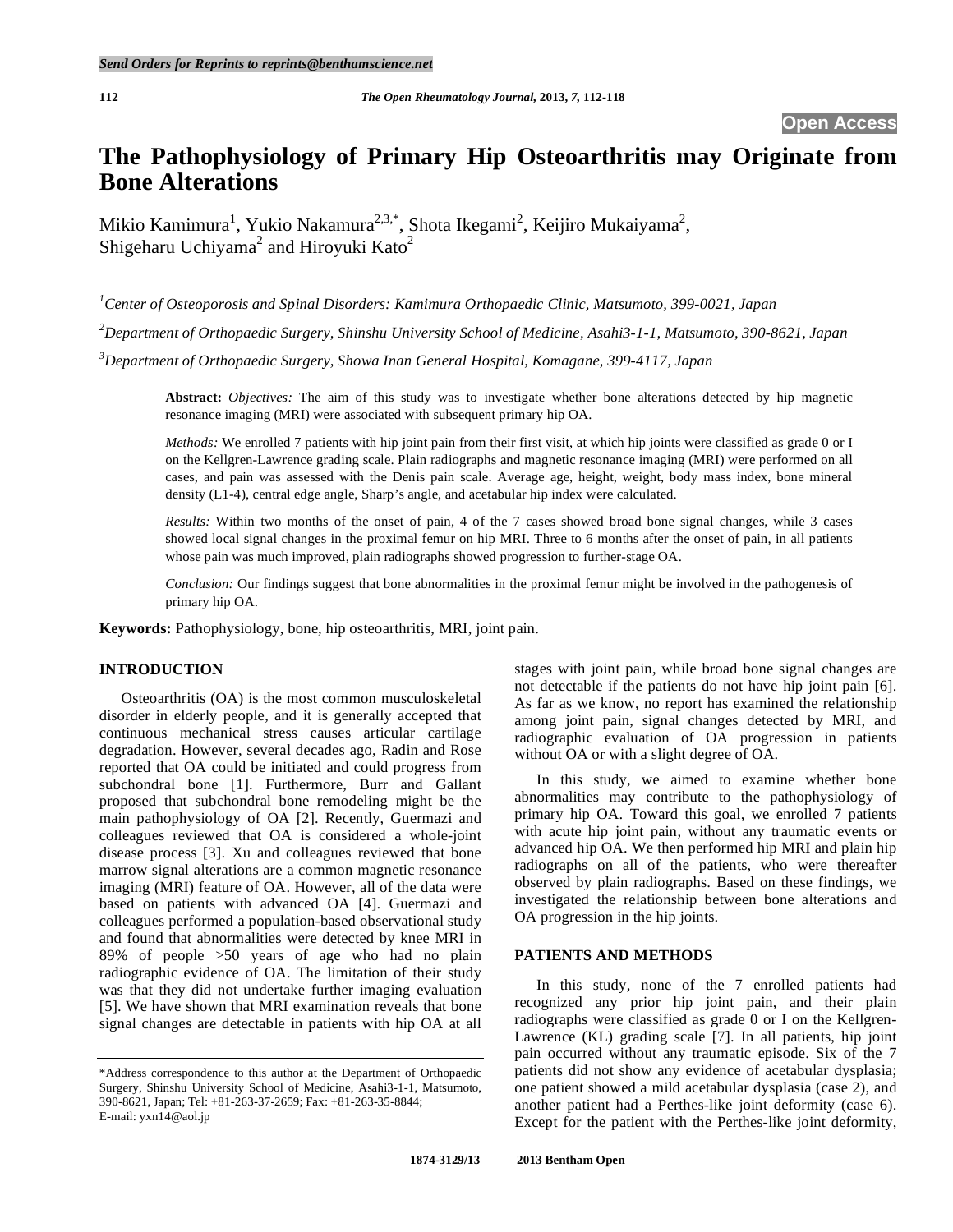#### **Table 1. Parameters Determined in the 8 Patients with Primary Hip OA**

| Case           | Age  | Gender                    | Affected Hip | KL Grading at First Visit    | KL Grading After 3 to 6 Months of Onset | <b>NIKI</b>                               | Pain at Onset  | Pain at the Latest Examination | Height | Weight | BMI  | BMD (L1-4) | T-Score | CE Angle | Sharp's Angle | <b>HI</b> |
|----------------|------|---------------------------|--------------|------------------------------|-----------------------------------------|-------------------------------------------|----------------|--------------------------------|--------|--------|------|------------|---------|----------|---------------|-----------|
| $\mathbf{1}$   | 62   | $\mathbf F$               | Right        | $\overline{0}$               | $\mathbf{I}$                            | Femoral-subtrochanteric<br>broad region   | <b>P4</b>      | P()                            | 155.5  | 68     | 28.1 | 1.035      | $-0.6$  | 27       | 35            | 88.2      |
| $\overline{2}$ | 67   | $\boldsymbol{\mathrm{F}}$ | Right        | $\overline{0}$               | I                                       | Local region in the<br>right femoral head | <b>P4</b>      | P1                             | 166    | 57     | 20.7 | 1.027      | $-0.7$  | 17       | 40            | 71.4      |
| 3              | 71   | F                         | Left         | $\mathbf{0}$                 | $\mathbf{I}$                            | Local region in the<br>femoral head       | <b>P4</b>      | P1                             | 155    | 62     | 25.8 | 0.868      | $-2.1$  | 29       | 37            | 95.6      |
| $\overline{4}$ | 63   | $\mathbf F$               | Left         | $\mathbf I$                  | $\rm II$                                | Femoral-trochanteric<br>broad region      | <b>P4</b>      | P1                             | 147.2  | 46     | 21.2 | 0.926      | $-1.6$  | 29       | 44            | 81.2      |
| 5              | 71   | $\boldsymbol{\mathrm{F}}$ | Right        | $\bf I$                      | $\rm II$                                | Local region in the<br>femoral head       | P <sub>4</sub> | P1                             | 149    | 49     | 22.1 | 0.942      | $-1.4$  | 25       | 39            | 85.1      |
| 6              | 87   | M                         | Right        | Perthes-like<br>deformity: I | Perthes-like<br>deformity: III          | Femoral-subtrochanteric<br>broad region   | P <sub>5</sub> | P3                             | 145    | 42     | 20   | 0.986      | $-1.7$  | 28       | 40            | 77.5      |
| $\tau$         | 68   | $\boldsymbol{\mathrm{F}}$ | Right        | $\bf{I}$                     | $\rm II$                                | Femoral-trochanteric<br>broad region      | <b>P4</b>      | P1                             | 153    | 54     | 23   | 0.839      | $-2.3$  | 27       | 43            | 80        |
| Average        | 70.2 |                           |              |                              |                                         |                                           |                |                                | 153    | 51.2   | 22   | 0.95       | $-1.5$  | 27.1     | 39.7          | 83        |

KL grading: Kellgren-Lawrence grading; JS: joint space; CE: Wiberg's center-edge; AHI: acetabular head index; BMI: body mass index; BMD: bone mineral density.

the average of Wiberg's center-edge (CE) angle was 27.1°, Sharp's angle was 39.7°, and acetabular head index (AHI) was 82.7 (Table **1**).

The patient with the Perthes-like joint deformity had already undergone total hip replacement surgery on the left hip (case 6) (Table **1**).

All patients were treated with non-steroidal antiinflammatory drugs and/or tramadol. A plain radiograph was taken at the first visit and at 3 to 6 months after the onset of pain, and a hip MRI examination was performed within two months of the onset of pain.

When low intensity by T1-weighted image (T1W) and high intensity by short-tau inversion recovery T2-weighted image (T2-STIR) were detected in the hip joint, we noted that signal changes were observed. Bone mineral density (BMD) was measured using a Dual-energy X-ray Absorption (DXA) fan-beam bone densitometer (Lunar Prodigy; GE Healthcare, Waukesha, WI, USA) at the L1-4 levels of the posteroanterior spine. Pain was assessed with the Denis pain scale [8], on which P1=no pain; P2=occasional minimum pain with no need for medication; P3=moderate pain with occasional medication but no interruption of work or significant changes in activities of daily living (ADL); P4=moderate to severe pain with frequent medication and occasional absence from work or significant change in ADL; and P5=constant or severe incapacitating pain requiring chronic medication. The current study was approved by the institutional ethical committee, and informed consent was obtained from all of the patients.

# **RESULTS**

Six of 7 patients were female, and one was male. The average age (years), height (cm), body weight (kg), and body mass index  $(BMI)$   $(kg/m<sup>2</sup>)$  were 70.2, 153.0, 51.2, and 22.0, respectively. All patients were generally in good physical condition and did not have a history of any serious complications. Their joint pain occurred mainly while walking, without any traumatic events. All 7 cases were without advanced radiographic OA features at their first visit. Two patients who were diagnosed with mild osteoporosis had already received osteoporosis treatment before the hip MRI was performed.

All 7 patients first visited our institutions with a complaint of acute hip joint pain. In all 7 cases, the hip pain improved in a few months.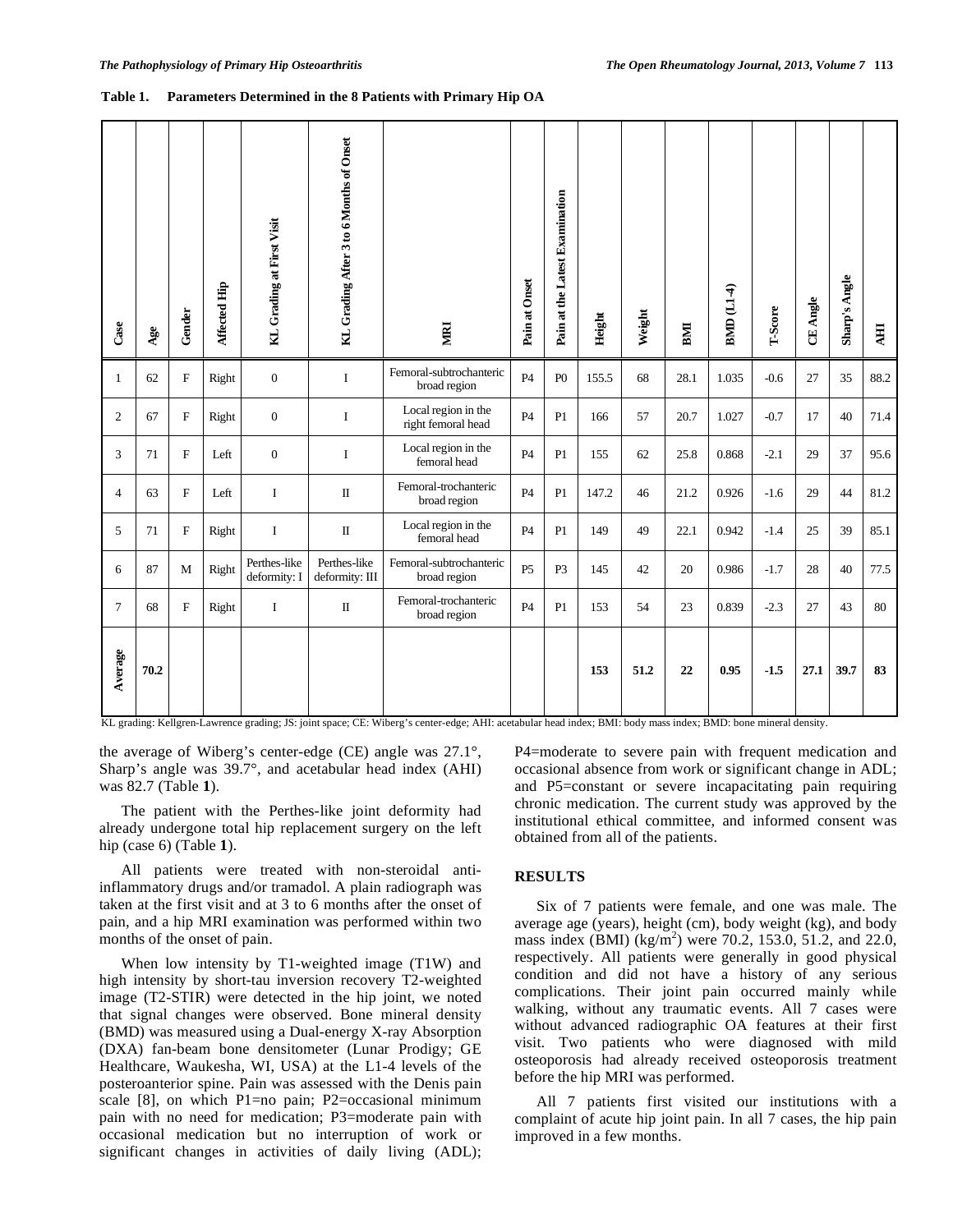#### **114** *The Open Rheumatology Journal, 2013, Volume 7 Kamimura et al.*

Within two months of the onset of pain, hip MRI was performed and revealed that all 7 cases showed low intensity by T1W and high intensity by T2-STIR in the proximal femur. In 4 cases, broad signal changes, which were not only in the burdened areas, but also in the broad regions from the femoral head to the trochanters, were detected by hip MRI. In the 3 remaining cases, local signal changes, which were in part of the femoral head, were observed on hip MRI. Three to 6 months after the onset of pain, plain radiographs of all patients whose pain had been much improved, showed progression of OA according to the KL grading scale (Table **1**).

There are 2 representative cases as follows:

Patient 1 is a case without radiographic OA patient but with a joint pain. After broad bone signal changes by hip MRI, radiograhically OA proceeded.

Patinet 2 is a case without radiographic OA patient but with a joint pain. After local bone signal changes by hip MRI, radiograhically OA proceeded.

#### **CASES**

#### **Patient 1**

A 62-year-old woman, 155.5 cm tall and weighing 68.0 kg, with no past history visited our hospital. At her first visit, she complained of slight locking symptoms with accompanying right hip pain after a long walk during a trip and bilateral knee pain while walking and reclining in a lateral recumbent position. Plain radiographs of the bilateral knee joints showed advanced-stage OA, while the right hip joint did not show OA features (KL grading 0, Fig. **1**). Physical examination revealed restricted abduction range of motion (ROM) in her right hip. A month after the onset of pain, hip MRI showed broad and heterogeneous low intensity by T1W and high intensity by T2-STIR (Fig. **2a**, **b**). Two months after onset, her joint pain disappeared; however, a slight joint space narrowing in the femoral head was found on plain radiographs (KL grading I, Fig. **3**). Interestingly, her left hip joint, which was without pain, had already shown slight joint space narrowing, but no signal change on MRI (Figs. **1-3**).

# **Patient 2**

A 67-year-old woman, 166 cm tall and weighing 57 kg, visited our hospital very recently. Her pain in the right hip joint started during gait without any episode. Plain radiographs showed a KL grading of 0 in the right hip (KL grading 0, Fig. **4**). ROM in the right hip joint was full. A week after the onset of pain, hip MRI revealed femorallateral local bone alterations in the right hip joint (Fig. **5a**, **b**). More joint space narrowing was seen in the right hip on a plain radiograph (KL grading I, Fig. **6**). Her right hip pain is currently much reduced.



**Fig. (1).** At her first visit, the patient's KL grading was 0 in the right hip joint (**a**) and I in the left hip joint (**b**). No OA features were seen in the right hip (**a**), and a slight joint space narrowing was seen in the left hip joint (b, arrows) on a plain radiograph. Note that the patient complained of right hip pain.



Fig. (2). A month after the onset of pain, MRI showed broad and heterogeneous signal changes. Low intensity by T1W (a, arrows) and high intensity by T2-STIR (b, arrows) were observed in the right hip, although no signal change was observed in the left hip joint.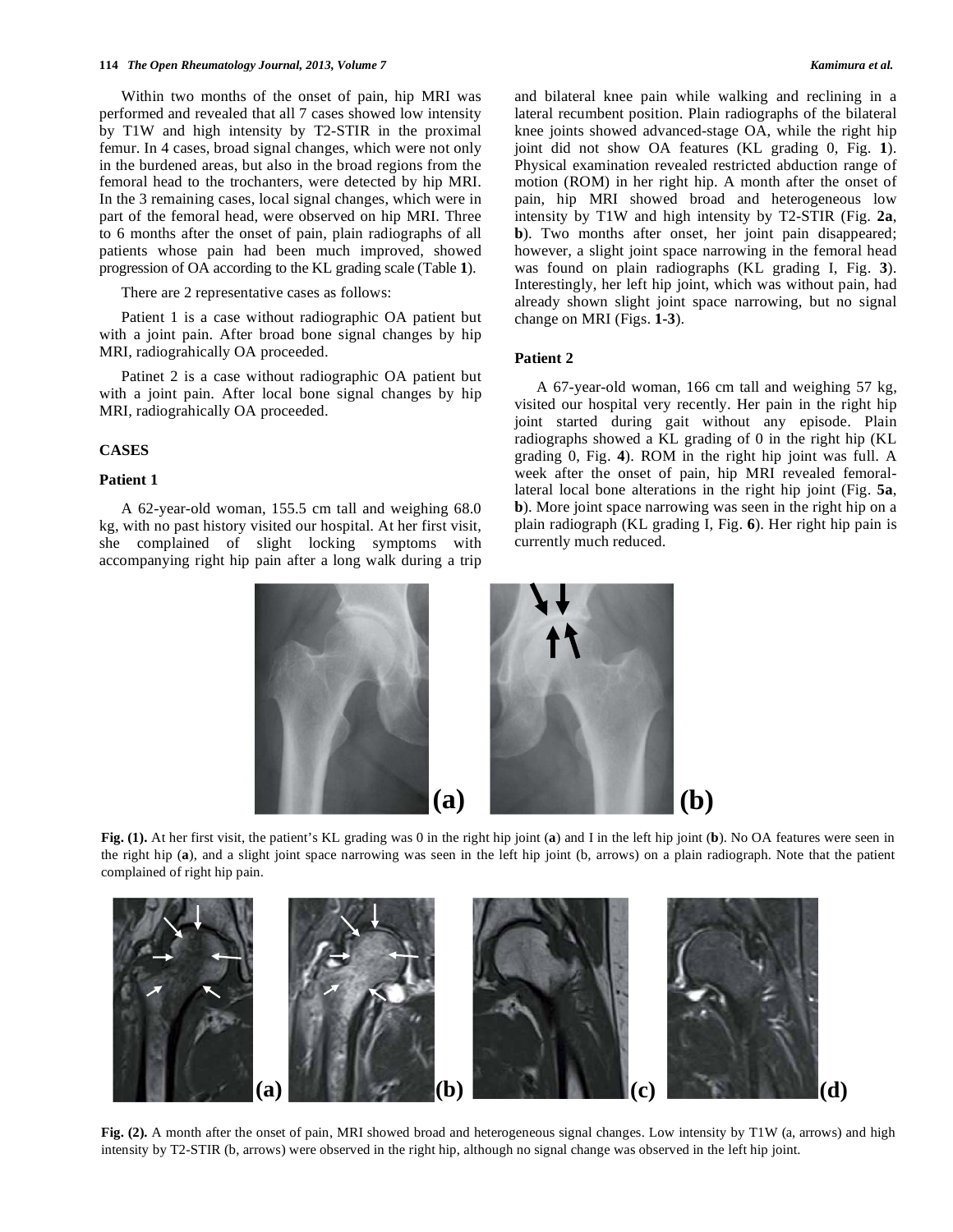

**Fig. (3).** The KL grading was I in the right hip with OA (**a**) and I in the left hip with OA (**b**). Two months after the onset of pain, a slight joint space narrowing (arrow) in the right hip joint was seen on a plain radiograph, although no radiographic change was seen in the left hip joint.

#### **DISCUSSION**

We showed that bone alterations confirmed by MRI in patients with joint pain were associated with subsequent progression to further-stage OA. The signal changes detected by MRI were distributed extensively on the burdened area of the femoral head in all patients. Of note, these bone alterations were difficult to detect on plain radiographs obtained during the first examination. Our findings suggest that one of the causes of hip OA may be pathological bone changes, which can be revealed by MRI. To the best of our knowledge, this is the first report to investigate the relationship among joint pain, MRI-revealing bone alterations, and hip OA progression confirmed by plain radiographs.



**Fig. (4).** At her first visit, the patient's KL grading was 0 in the right hip. No obvious OA was seen in the right hip on plain radiographs.

In our study, MRI analysis showed low intensity on T1W and high intensity on T2-STIR in all 7 cases associated with pain. Usually, low intensity on T1W and high intensity on T2-weighted images imply bone marrow edema or hemorrhage, and these findings are not specific to bone fractures. Signal changes on MRI in joints in cases with insufficiency fractures or bone microfractures have been reported [9-11]. Guermazi and colleagues recently reviewed that these signal changes of MRI in joints frequently suggest microfractures [3]. Previously, we demonstrated that a vertebral body with these MRI findings and severe back pain evolved into late collapse and/or sclerosis, while back pain was decreased, and we concluded that a low T1W showing a signal change for the vertebral body with back pain indicated the presence of a fracture [9]. In this study, 1) the broad signal changes were detected with joint pain, and 2) the joint pain improved in all cases. Similar to our previous report, it is conceivable that the signal changes detected by MRI in the femoral head with hip joint pain might be insufficiency fractures.

It has been reported that subchondral bone is important as a cause of OA [1,12,13]. Subchondral bone usually refers to both subchondral cancellous bone and the cortical plate, without making a proper distinction for their differences [13]. Xu and colleagues recently reported that bone marrow alterations detected by MRI are a common imaging feature of OA and that the alterations are associated with the progression of articular cartilage degeneration. However, all of the available data were derived from patients with advanced OA [4]. Burr and Gallant reviewed that the main pathophysiology of OA is bone remodeling in subchondral bone [2]. The authors have reported that subchondral cancellous bone microfractures cannot be the pathophysiological mechanism of OA progression, since cancellous bone is distant from articular cartilage. On the other hand, they reported that OA progression could be due to imbalanced bone remodeling, which leads to increased bone formation; however, the underlying mechanism is not known [13,14].

In this study, we revealed that, in cases without OA or with early hip OA, hip pain occurred without traumatic events, and bone alterations were detected by hip MRI. Hip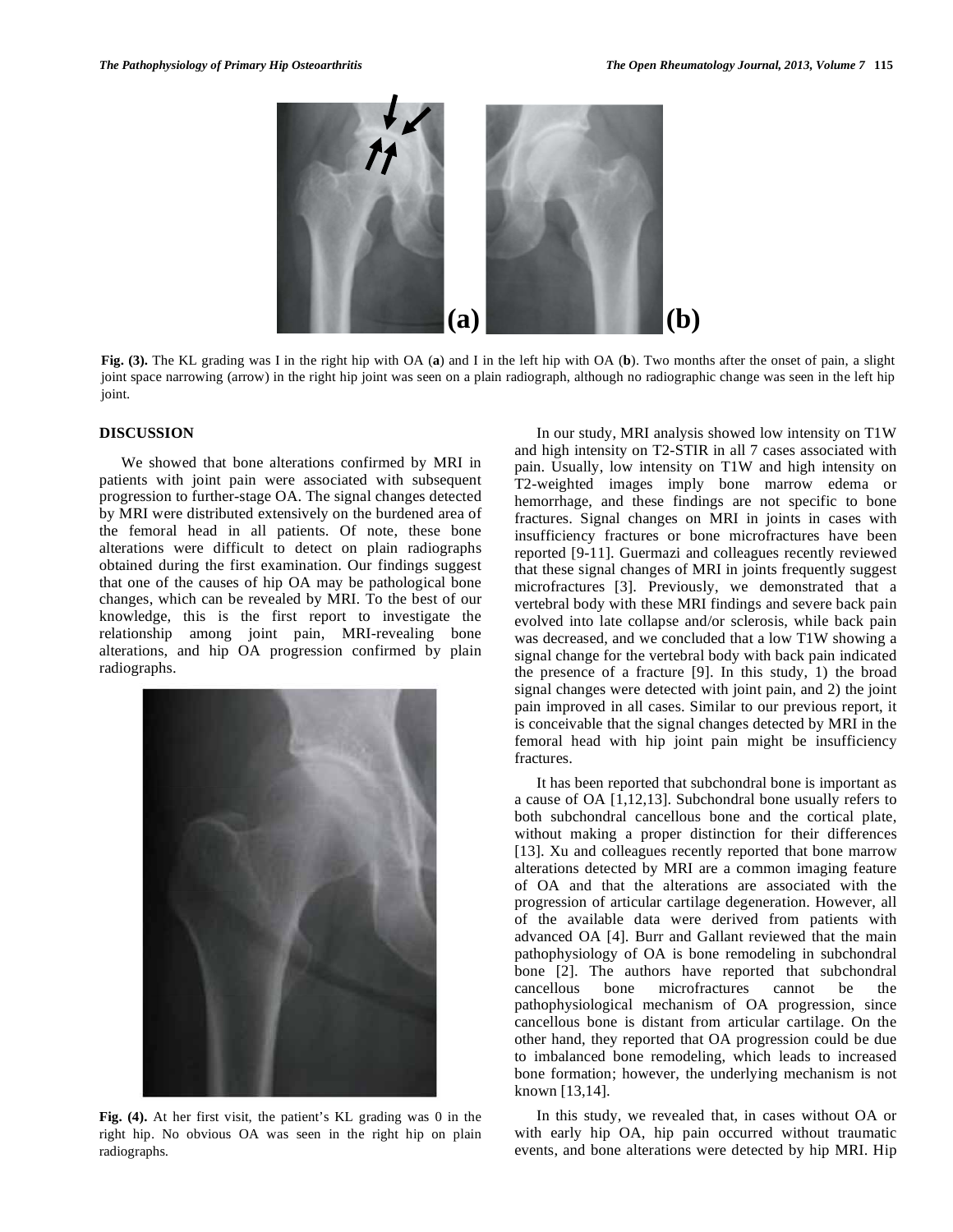

**Fig. (5).** MRI showed local signal changes in the right femoral-lateral head. Low intensity by T1W (**a**, arrow) and high intensity by T2- STIR (**b**, arrow) depicted bone alterations in the femoral-lateral head.

joint pain was thereafter improved in all cases. On the other hand, hip joint OA progressed to further-stage OA in all of the patients. Currently, the mechanism of this OA progression has not been identified. Our previous study showed that, in the cases with advanced OA, no signal change was likely when patients had no joint pain, while broad signal changes were likely when patients had joint pain [6]. These results indicate that bone alterations detected by MRI are associated with joint pain and OA progression, while OA progression and joint pain are not necessarily related to each other.



**Fig. (6).** The KL grading was I in the right hip. Even though the right hip joint pain disappeared, a slight joint space narrowing was seen in the right hip on a plain radiograph (arrows).

Given the findings of our two studies (this study and 6), there might be the following classifications for OA progression *via* bone alterations (Fig. **7**). First, healthy joints progress to the MRI-based signal change stage for some reason: cases having joint pain without or with early radiographic OA changes, but bone signal changes detected by MRI accompanied with possible microfractures. We propose that this is the MRI-based signal change stage. Second, cases with joint pain that proceed to OA due mainly to bone involvement. In cases with few bone alterations, cartilage degeneration might be stagnant; consequently, pain could be improved or stabilized, even though patients have joint space narrowing on plain radiographs without bone signal changes by MRI. We propose that this is the remission-staged OA. In cases with significant bone alterations, cartilage and bone degradation continue with joint pain. We propose that this is the end-staged OA. Since the number of cases were relatively small in this study as well as our previous study [6], it is currently speculative the mechanism of OA progression (Fig. **7**).

In case 1 and 2, the joint with pain had no OA features on plain radiographs and broad signal changes on MRI. This is thought to be the MRI-based signal change stage. This case thereafter was thought to become early-staged OA, since more joint space narrowing was observed on plain radiographs, and the pain disappeared. Interestingly, in the case 1, the other joint without pain already had slight joint space narrowing and no signal change by MRI (Figs. **1**, **2**). Both of these joints are also thought to be early-staged OA.

It is generally well known that joint pain is not necessarily related to radiographic evaluation of OA based on KL grading scale. In the ROAD study, Muraki *et al.* first reported about KL grading scale in Japanese knee OA patients. The authors reported the existence of a cause of joint pain that is independent of OA in women, while the pain in men may be more dependent on joint space narrowing by OA according to KL grading [7]. These results may suggest that joint space narrowing might not be the hallmark for joint pain in OA patients. In our previous study, the bone signal change was not seen in the cases with advanced OA without joint pain, while bone signal changes were detectable in the cases with advanced OA with joint pain [6]. In this study, signal changes were seen even in the cases without OA or with a slight degree of OA if the patients had joint pain. In most cases, the joint pain improved, but the patients progressed to further-stage OA. Therefore, we propose that OA classification can be evaluated not only by radiographic KL grading scale, but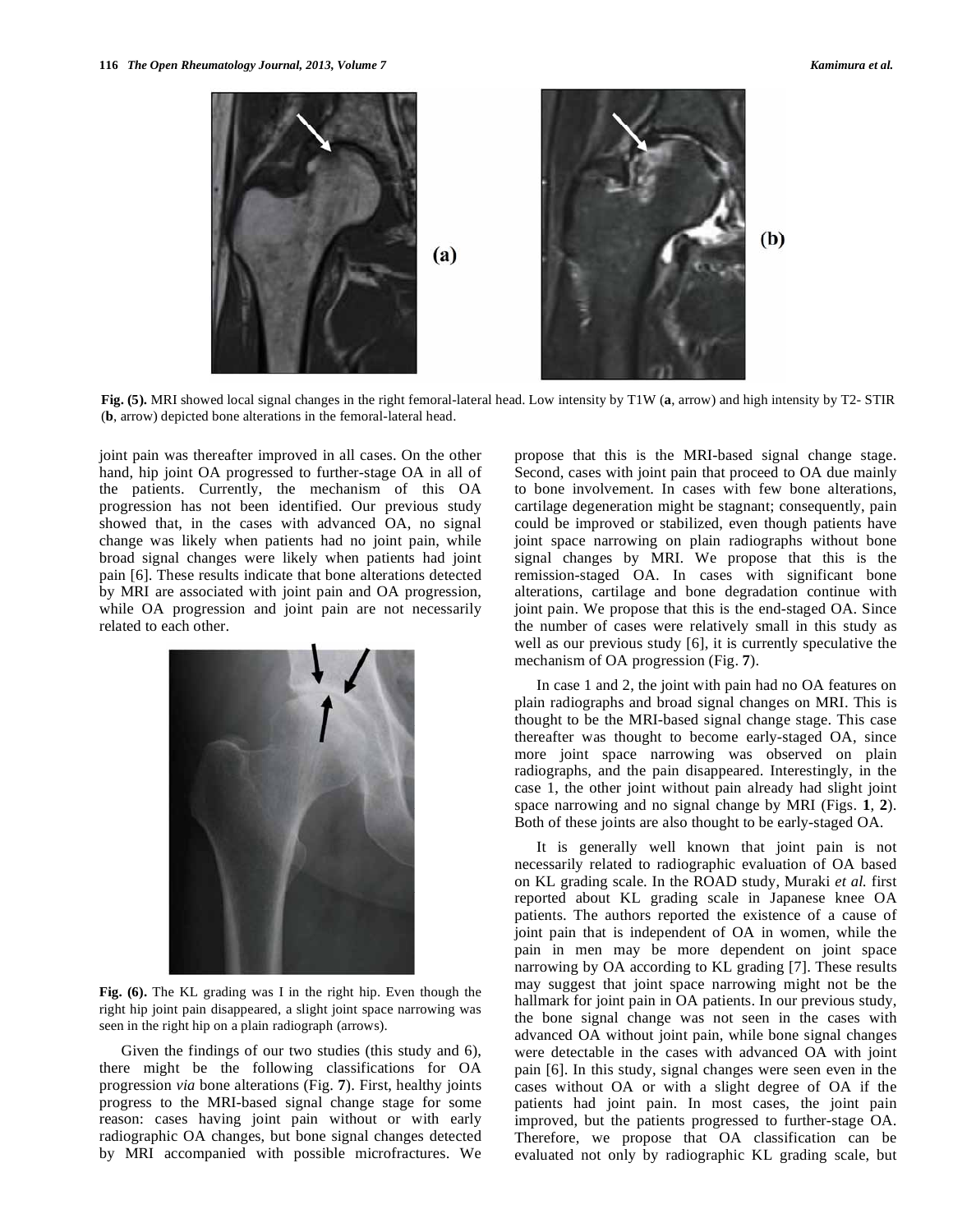

**Fig. (7).** A possible mechanism of OA progression, which we propose.

also by a new methodology including MRI findings and joint pain.

Hayami *et al*. describe that Alendronate, a representative BP, inhibits vascular invasion into calcified articular cartilage, leading to the reduction of cartilage degeneration. Alendronate also gives an effect on subchondral bone remodeling, which is the key role on pathogenesis for OA [15]. Iwamoto *et al.*, also review that risedronate, another BP, is effective for knee OA. The authors report that risedronate preserves the structural integrity of subchondral bone [16]. As we describe in this study, microfractures seem to contribute to the pathogenesis of OA. Therefore, we speculate that BP can improve or prevent OA by means of prevention of bone microfractures. Bellido *et al.* have previously reported that coexist of osteoporosis and osteoarthritis aggravates subchondral bone microstructural damage [17]. Taken together, our study and previously reported studies suggest that osteoporosis treatment could help to prevent OA progression.

The current study has a limitation in that a small number of cases was examined (7 cases). Further studies with larger numbers of cases, where the correlation between MRI findings and hip joint pain are evaluated, are therefore necessary. Therefore, we cannot conclude that all cases would proceed to further-stage OA. Further observation will be needed for those cases to confirm this study.

## **CONFLICT OF INTEREST**

The authors confirm that this article content has no conflicts of interest.

## **ACKNOWLEDGEMENTS**

Declared none.

#### **REFERENCES**

- [1] Radin EL, Rose RM. Role of subchondral bone in the initiation and progression of cartilage damage. Clin Orthop Relat Res 1986; 213: 34-40.
- [2] Burr DB, Gallant MA. Bone remodelling in osteoarthritis. Nat Rev Rheumatol 2012; 8: 665-73.
- [3] Guermazi A, Roemer FW, Haugen IK, Crema MD, Hayashi D. MRI-based semiquantitative scoring of joint pathology in osteoarthritis. Nat Rev Rheumatol 2013; 9: 236-51.
- [4] Xu L, Hayashi D, Roemer FW, Felson DT, Guermazi A. Magnetic resonance imaging of subchondral bone marrow lesions in association with osteoarthritis. Semin Arthritis Rheum 2012; 42: 105-18.
- [5] Guermazi A, Niu J, Hayashi D, *et al*. Prevalence of abnormalities in knees detected by MRI in adults without knee osteoarthritis: population based observational study (Framingham Osteoarthritis Study). BMJ 2012; 345: e5339.
- [6] Kamimura M, Nakamura Y, Ikegami S, Uchiyama S, Kato H. Joint pain undergoes a transition in accordance with signal changes of bones detected by MRI in hip osteoarthritis. Open Rheumatol J 2013; 7: 58-65.
- [7] Muraki S, Oka H, Akune T, *et al*. Prevalence of radiographic knee osteoarthritis and its association with knee pain in the elderly of Japanese population-based cohorts: the ROAD study. Osteoarth Cartil 2009; 17: 1137-43.
- [8] Denis F, Armstrong GW, Searls K, Matta L. Acute thoracolumbar burst fractures in the absence of neurologic deficit. A comparison between operative and nonoperative treatment. Clin Orthop Relat Res 1984; 189: 142-9.
- [9] Takahara K, Kamimura M, Nakagawa H, Hashidate H, Uchiyama S. Radiographic evaluation of vertebral fractures in osteoporotic patients. J Clin Neurosci 2007; 14: 122-6.